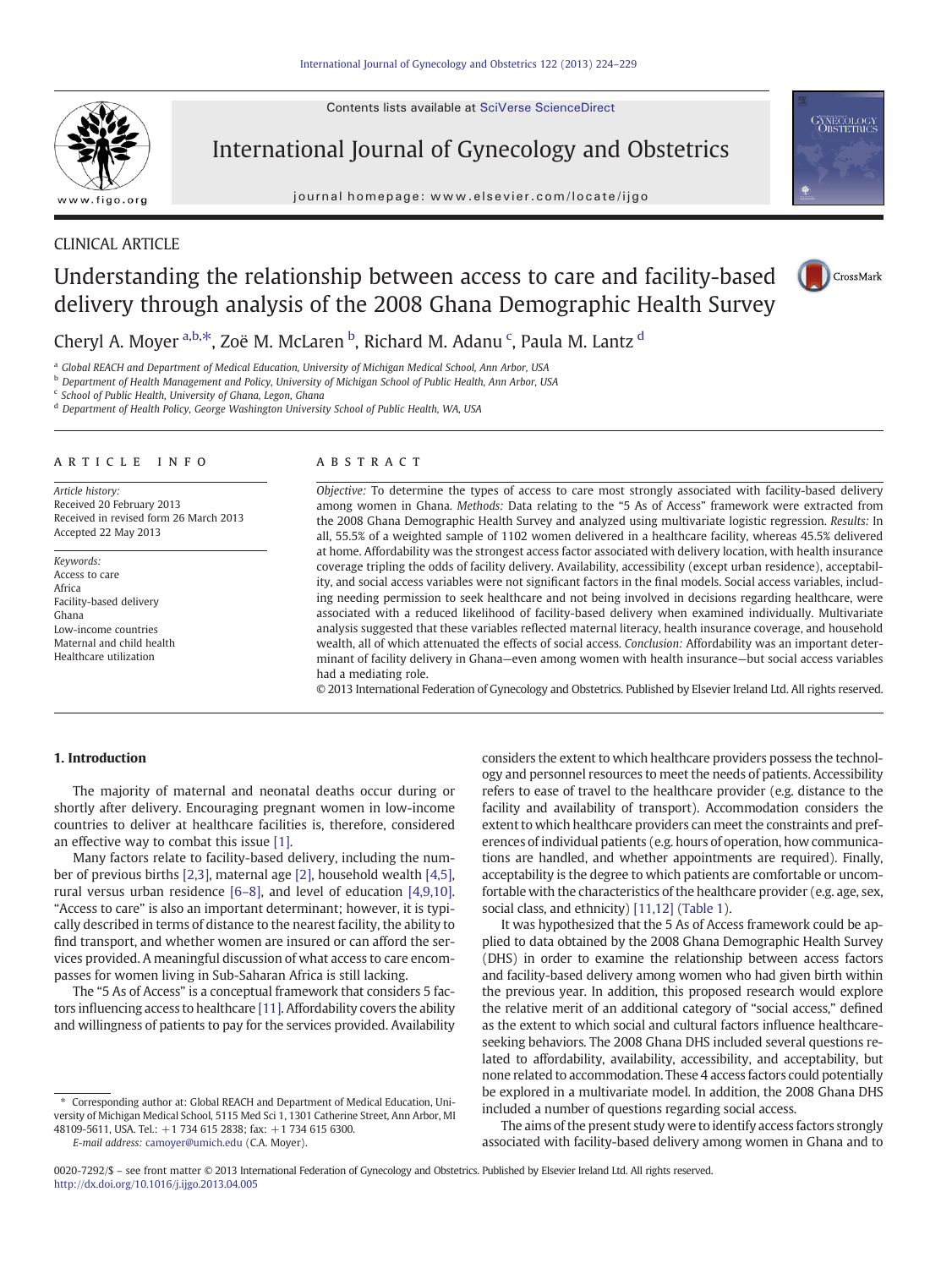<span id="page-1-0"></span>determine whether social access factors have sufficient explanatory power to be included in a model of facility-based delivery.

## 2. Materials and methods

The 2008 Ghana DHS was a nationally representative demographic health survey that recruited 4916 women aged 15–49 years. The sample population analyzed in the present study was weighted [\[13\]](#page-5-0) to account for the complex design of the 2008 Ghana DHS. The present study relied upon secondary analysis of anonymous, publicly available data. As a consequence, it was exempt from the processes of ethical review and informed consent.

Participants completed detailed interviews about a variety of health-related topics. The dependent variable of interest was "place of delivery," which was associated with 10 different response options in the 2008 Ghana DHS. All response options reflective of deliveries in any healthcare setting (e.g. private hospital, district hospital, regional health center, health post) were collapsed into a single category to reflect deliveries in any facility. All response options reflective of deliveries outside a healthcare setting (e.g. respondent's home, other home) were collapsed to reflect non-institutional delivery.

Sociodemographic factors included age-related variables, number of previous births, education level, marital status, household wealth, religion, and ethnicity. Table 1 illustrates the categories of access evaluated, as well as the 2008 Ghana DHS items used for measurement. Social access was assessed through 3 primary items: needing permission to seek healthcare, not wanting to go to a healthcare facility alone, and level of participation in the final decision regarding healthcare.

Data were analyzed using STATA version 11.1 (StataCorp, College Station, TX, USA). Univariate and bivariate statistics were calculated for demographic variables, health and health system utilization variables, and potential access barriers. The final weighted sample for the multivariate regression analyses excluded all women with missing data on any of the key variables found to be significant in the bivariate analysis. Multivariate logistic regression was conducted with clusters of similar variables to identify the related variables most strongly associated with facility-based delivery. The access-related clusters examined were limited to those factors found to be significant in the bivariate analysis. Variables found to be significant ( $P < 0.05$ ) within their clusters were carried forward for inclusion in the comprehensive models. Forward stepwise multivariate logistic regression was conducted using the strongest predictors from each cluster to create a final model of facility-based delivery.

# 3. Results

Of the 4916 women recruited to the 2008 Ghana DHS, 2992 reported on the location of their previous delivery, 1177 reported giving birth within the past year, and 1161 indicated that their delivery was either at home or in a facility setting. The final weighted sample comprised 1102 women.

[Table 2](#page-2-0) shows the sociodemographic characteristics stratified by place of delivery. Across the sample as a whole, women had a mean age of 29 years, more than 3 previous births, and first experienced delivery at approximately 20 years of age. In all, 55.5% of the women had delivered their most recent child in a healthcare facility. Women who delivered in healthcare facilities were more likely to be better educated, more literate, live in an urban area, identify as a Christian, be in a non-polygamous union, and have partners with higher education level than the women who delivered at home. Women delivering in healthcare facilities also had fewer previous births, were older at the time of their first birth, and had more prenatal care visits than women who did not deliver in such facilities. Across the sample, 41.3% of respondents reported having health insurance, of which 93.8% reported being covered by Ghana's National Health Insurance scheme.

The bivariate analysis indicated that women who delivered in healthcare facilities had fewer issues with affordability, accessibility, and social access, and were more likely to have high previous healthcare utilization, than women who delivered at home [\(Table 3](#page-3-0)). Although availability variables were reported to be a "big problem" by more than 4 out of 10 women, they did not significantly influence facility-based delivery rates. Acceptability variables were not considered a major problem for most women, nor were they significantly associated with delivery in a healthcare facility.

In all, 8.3% of the sample population was excluded from the multivariate analysis. No significant differences were observed in terms of facility-based delivery rates or literacy between the included and excluded women. However, women with missing data were slightly younger (mean 25.6 vs 29.0 years;  $P < 0.001$ ) and reported fewer previous births (mean 2.8 vs 3.7;  $P = 0.003$ ) than the women included in the multivariate analysis.

In multivariate analysis examining clusters of related variables separately ([Table 2\)](#page-2-0), the sociodemographic variables most strongly associated with facility-based delivery were age at first marriage, maternal literacy, partner's education level, not being in a polygamous relationship, urban residence, traditional or Muslim religion, and

#### Table 1

The "5 As of Access" framework as assessed in the 2008 Ghana Demographic Health Survey.

| 5 As of Access category | 5 As of Access definition                                     | DHS item                                                                            |
|-------------------------|---------------------------------------------------------------|-------------------------------------------------------------------------------------|
| Affordability           | How the provider's charges relate to the patient's ability    | Mean wealth index                                                                   |
|                         | and willingness to pay for services                           | Health insurance coverage                                                           |
|                         |                                                               | Cost as a perceived barrier <sup>a</sup>                                            |
| Availability            | Extent to which the provider has the resources, such as       | Concern about there being no provider at the facility <sup>a</sup>                  |
|                         | personnel and technology, to meet his or her patients' needs  | Concern about there being no medication available at the facility <sup>a</sup>      |
| Accessibility           | Geographic accessibility                                      | Distance to nearest facility <sup>a</sup>                                           |
|                         |                                                               | Having to find transport <sup>a</sup>                                               |
|                         |                                                               | Rural vs urban residence                                                            |
|                         |                                                               | Region of residence                                                                 |
| Accommodation           | Extent to which the provider's operation is organized in ways | N/A                                                                                 |
|                         | that meet the constraints and preferences of the patient      |                                                                                     |
| Acceptability           | Degree to which the patient is comfortable with the           | Concern about there being no female provider available at the facility <sup>a</sup> |
|                         | characteristics of the provider, and vice versa               |                                                                                     |
| Social access           | $N/A^b$                                                       | Needing permission to seek healthcare <sup>a</sup>                                  |
|                         |                                                               | Not wanting to go to healthcare facility alone <sup>a</sup>                         |
|                         |                                                               | Who has final say in healthcare decisions?                                          |

Abbreviations: DHS, Demographic Health Survey; N/A, not applicable.

Question focused on barriers to utilization of general healthcare services (big problem vs not a big problem).

**b** Social access was not included in the original 5 As of Access model. The working definition of this category was the degree to which social and cultural factors influence care-seeking behavior.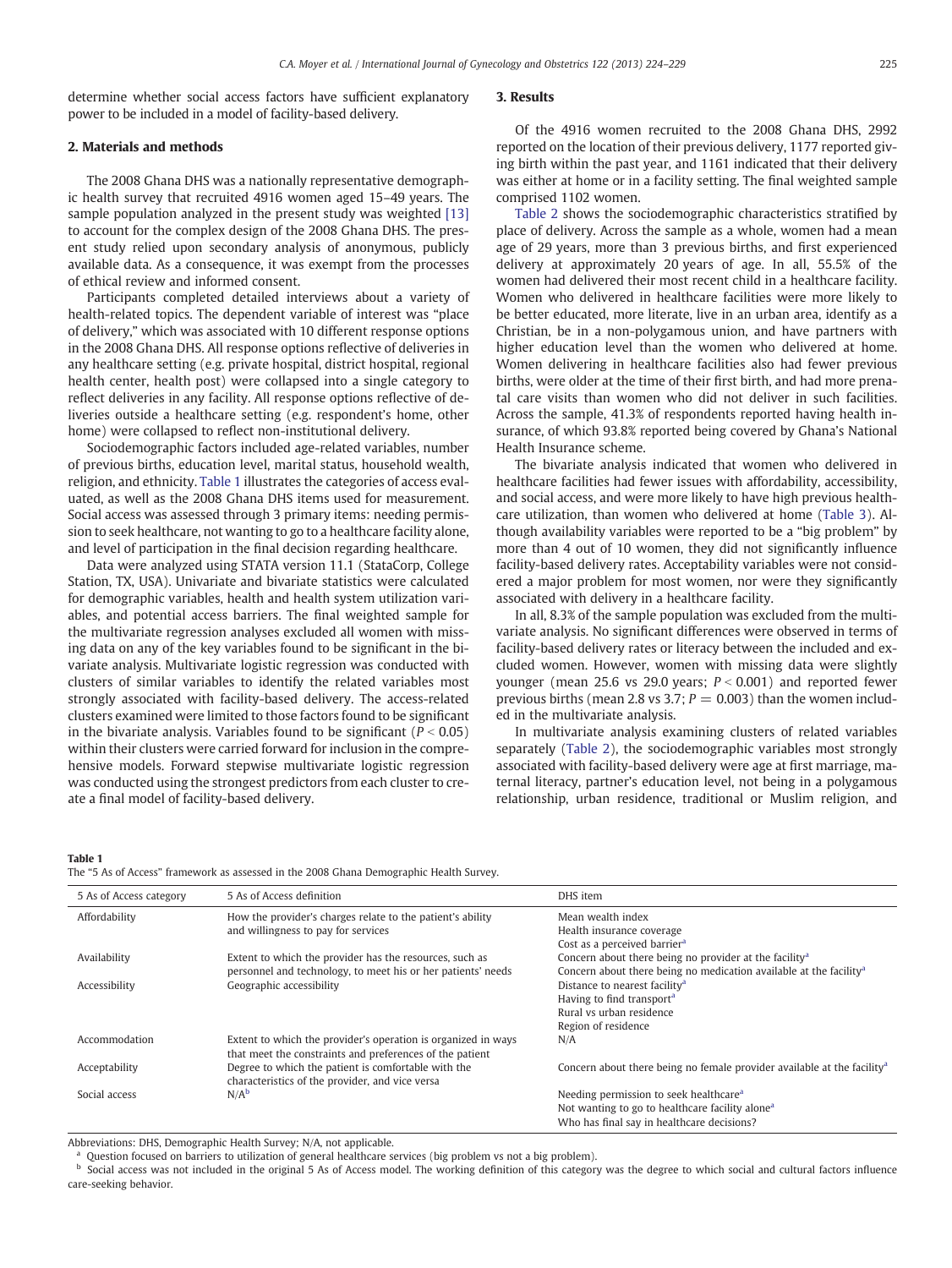# <span id="page-2-0"></span>Table 2

Sociodemographic characteristics of a weighted sample from the 2008 Ghana Demographic Health, stratified by place of delivery.<sup>a</sup>

| Variable                                            | Weighted sample ( $n = 1102$ ) | Women who delivered in a<br>healthcare facility ( $n = 612$ ; 55.5%) | Women who did not deliver in a<br>healthcare facility ( $n = 490$ ; 44.5) | $P$ value $\mathsf{b}$ |  |
|-----------------------------------------------------|--------------------------------|----------------------------------------------------------------------|---------------------------------------------------------------------------|------------------------|--|
| Age-related cluster                                 |                                |                                                                      |                                                                           |                        |  |
| Age, y                                              | 28.6                           | 28.6                                                                 | 28.6                                                                      | 0.981                  |  |
| Age at first birth, y                               | 20.2                           | 20.8                                                                 | 19.3                                                                      | 0.001                  |  |
| Age at first marriage, y                            | 19.0                           | 19.8                                                                 | 18.0                                                                      | < 0.001                |  |
| Age difference, y <sup>c</sup>                      | $-7.2$                         | $-6.7$                                                               | $-7.9$                                                                    | 0.045                  |  |
| Birth-related cluster                               |                                |                                                                      |                                                                           |                        |  |
| Total births                                        | 3.6                            | 3.2                                                                  | 4.0                                                                       | < 0.001                |  |
| Living children                                     | 3.2                            | 2.9                                                                  | 3.5                                                                       | < 0.001                |  |
| Children aged $\leq$ 5 y in the household           | 2.0                            | 1.9                                                                  | 2.2                                                                       | 0.002                  |  |
| <b>Education cluster</b>                            |                                |                                                                      |                                                                           |                        |  |
| Highest level of education                          |                                |                                                                      |                                                                           |                        |  |
| No education                                        | 34.9                           | 22.9                                                                 | 50.2                                                                      | < 0.001                |  |
| Primary school                                      | 24.0                           | 22.7                                                                 | 26.9                                                                      |                        |  |
| Secondary school                                    | 37.6                           | 49.5                                                                 | 22.7                                                                      |                        |  |
| Higher education                                    | 3.4                            | 5.9                                                                  | 0.2                                                                       |                        |  |
| Literacy                                            |                                |                                                                      |                                                                           |                        |  |
| Cannot read at all                                  | 69.6                           | 55.2                                                                 | 87.1                                                                      | < 0.001                |  |
| Can read partial sentences                          | 11.0                           | 15.2                                                                 | 5.2                                                                       |                        |  |
| Can read complete sentences                         | 19.4                           | 28.7                                                                 | 7.7                                                                       |                        |  |
| Partner's level of education                        |                                |                                                                      |                                                                           |                        |  |
| No education                                        | 29.3                           | 16.6                                                                 | 45.0                                                                      | < 0.001                |  |
|                                                     | 11.2                           | 9.4                                                                  | 13.3                                                                      |                        |  |
| Primary school                                      | 51.5                           | 60.9                                                                 | 40.0                                                                      |                        |  |
| Secondary school                                    | 8.0                            |                                                                      |                                                                           |                        |  |
| Higher education                                    |                                | 13.1                                                                 | 1.7                                                                       |                        |  |
| Marriage cluster                                    |                                |                                                                      | 71.4                                                                      | 0.307                  |  |
| Married                                             | 73.2                           | 75.4                                                                 |                                                                           |                        |  |
| No polygamist union                                 | 73.2                           | 78.4                                                                 | 66.8                                                                      | 0.002                  |  |
| <b>Region and ethnicity clusters</b>                |                                |                                                                      |                                                                           |                        |  |
| Religion                                            |                                |                                                                      |                                                                           |                        |  |
| Christian                                           | 67.6                           | 76.2                                                                 | 57.0                                                                      | < 0.001                |  |
| Muslim                                              | 21.4                           | 18.0                                                                 | 25.6                                                                      |                        |  |
| Traditional <sup>d</sup>                            | 6.0                            | 1.8                                                                  | 11.2                                                                      |                        |  |
| None                                                | 5.0                            | 4.0                                                                  | 6.2                                                                       |                        |  |
| Ethnicity                                           |                                |                                                                      |                                                                           |                        |  |
| Akan                                                | 41.0                           | 63.8                                                                 | 36.2                                                                      | < 0.001                |  |
| Ga-Adangbe                                          | 4.7                            | 53.1                                                                 | 46.9                                                                      |                        |  |
| Ewe                                                 | 14.1                           | 65.1                                                                 | 34.9                                                                      |                        |  |
| Guan                                                | 3.3                            | 40.9                                                                 | 59.1                                                                      |                        |  |
| Mole-Dagbane                                        | 21.3                           | 46.1                                                                 | 53.9                                                                      |                        |  |
| Grussi                                              | 3.8                            | 65.6                                                                 | 34.4                                                                      |                        |  |
| Gruma                                               | 6.9                            | 22.5                                                                 | 77.5                                                                      |                        |  |
| Mande                                               | 0.5                            | 83.6                                                                 | 16.4                                                                      |                        |  |
| Other                                               | 4.8                            | 51.7                                                                 | 48.3                                                                      |                        |  |
| <b>Prior utilization cluster</b>                    |                                |                                                                      |                                                                           |                        |  |
| PNC from a doctor, nurse, or midwife                | 84.2                           | 92.7                                                                 | 71.3                                                                      | < 0.001                |  |
| Told about pregnancy complications at PNC visit     | 68.4                           | 77.1                                                                 | 54.2                                                                      | < 0.001                |  |
| Told where to go for complications during PNC visit | 92.9                           | 92.8                                                                 | 93.1                                                                      | 0.918                  |  |
| PNC visits                                          | 5.8                            | 6.6                                                                  | 4.5                                                                       | < 0.001                |  |

Abbreviation: PNC, prenatal care.

Values are given as mean or percentage, unless otherwise indicated.

b Means compared using binary logistic regression for continuous variables and  $\chi^2$  test for categorical variables.

 $c$  A negative value indicates that the woman was younger than her partner.

<sup>d</sup> Traditional religion refers to beliefs and practices reflective of indigenous peoples, typically including communication with ancestors and other spirits.

Akan ethnicity (Tables 2 and 3). These variables were combined in a multivariate model ([Table 4\)](#page-3-0).

Models 2–5 in [Table 5](#page-4-0) illustrate the relationship between accessrelated variable clusters and facility-based delivery. In terms of affordability, both wealth index and having health insurance were associated with a more than doubling of a woman's likelihood of delivery in a healthcare facility. In terms of accessibility, urban location was associated with an increased likelihood of facility-based delivery; the odds ratio (OR) was 6.3 (95% confidence interval [CI], 3.8–10.6;  $P < 0.001$ ). By contrast, living in the Northern region of Ghana was associated with a reduced likelihood of facility-based delivery; the OR was 0.2 (95% CI, 0.1–0.4;  $P < 0.001$ ). Notably, distance to the facility and finding transport were not significantly related to facilitybased delivery.

The number of prenatal visits correlated with facility-based delivery, whereas being told where to go for complications at the prenatal care visit decreased the likelihood of delivery at a healthcare facility, although this latter finding may reflect sample size issues ([Table 6](#page-4-0)). The social access variables of needing permission to go to a healthcare facility and not participating in the final healthcare decision were both significantly associated with a lower likelihood of delivery in such a facility ([Table 6](#page-4-0)).

When the significant variables from all previous models were entered into a single model (data not shown), wealth index, health insurance, urban location, and maternal literacy were all associated with an increased likelihood of facility-based delivery, whereas being told where to go in the event of complications during prenatal visits and traditional and Muslim religion were associated with a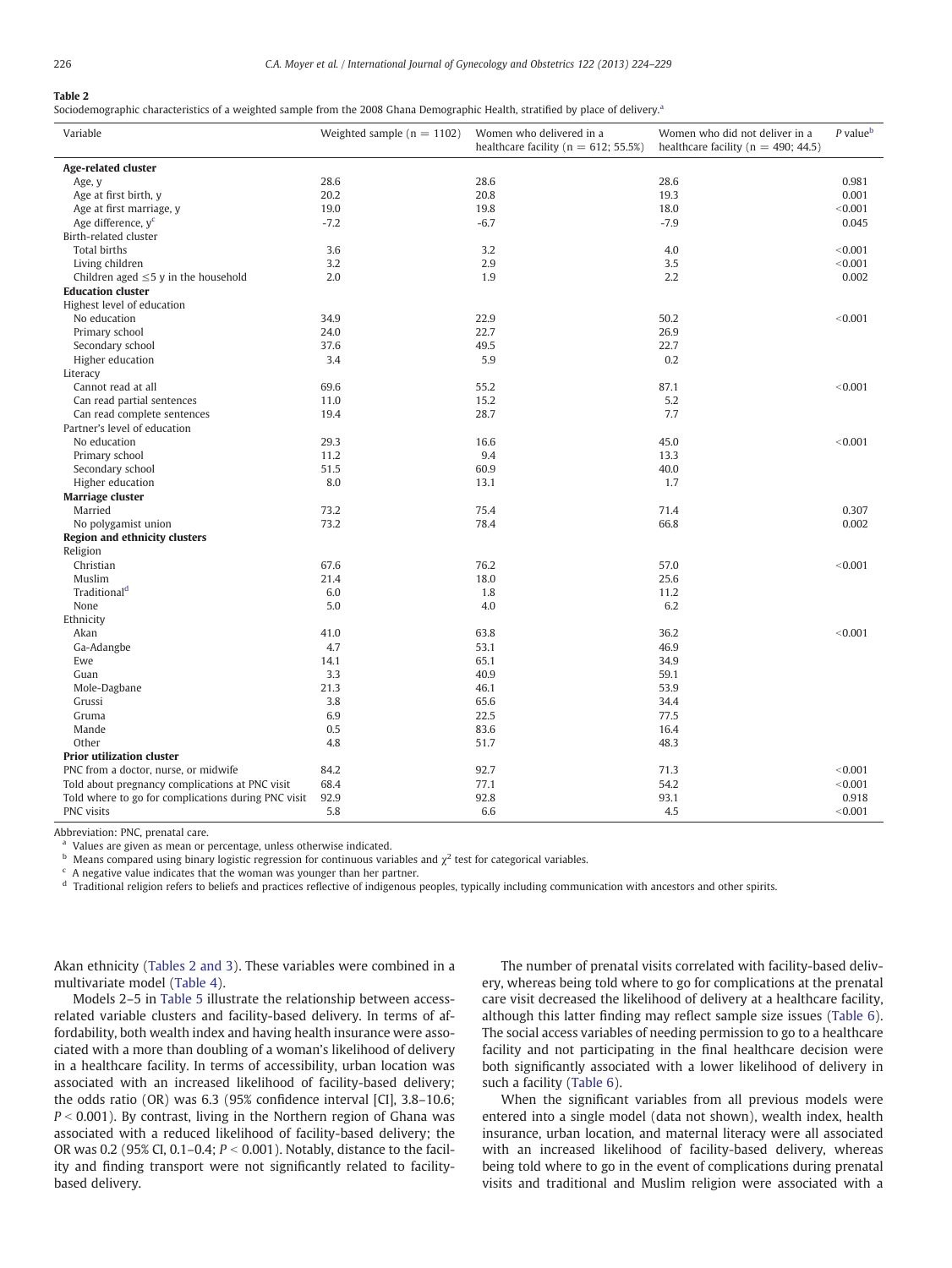#### <span id="page-3-0"></span>Table 3

Access-related characteristics of a weighted sample from the 2008 Ghana Demographic Health Survey, stratified by place of delivery.<sup>a,b</sup>

| Variable                                                                             | Weighted sample ( $n = 1102$ ) | Women who delivered<br>in a healthcare facility<br>$(n = 612; 55.5%)$ | Women who did not deliver $P$ value <sup>c</sup><br>in a healthcare facility<br>$(n = 490; 44.5%)$ |         |
|--------------------------------------------------------------------------------------|--------------------------------|-----------------------------------------------------------------------|----------------------------------------------------------------------------------------------------|---------|
| <b>Affordability cluster</b>                                                         |                                |                                                                       |                                                                                                    |         |
| Mean wealth index, scale of 1-5                                                      | 2.7                            | 3.3                                                                   | 1.9                                                                                                | < 0.001 |
| Covered by health insurance                                                          | 41.3                           | 57.3                                                                  | 21.3                                                                                               | < 0.001 |
| Showed valid NHIS card if answered "yes" to health insurance                         | 69.6                           | 68.8                                                                  | 71.9                                                                                               | 0.784   |
| Cost of treatment as a barrier to seeking healthcare <sup>d</sup>                    | 47.3                           | 39.5                                                                  | 57.1                                                                                               | < 0.001 |
| <b>Availability cluster</b>                                                          |                                |                                                                       |                                                                                                    |         |
| Concern no provider available as a barrier to seeking healthcare <sup>d</sup>        | 41.3                           | 41.9                                                                  | 40.4                                                                                               | 0.741   |
| Concern no drugs available as a barrier to seeking healthcare <sup>d</sup>           | 42.5                           | 40.7                                                                  | 44.8                                                                                               | 0.367   |
| <b>Accessibility cluster</b>                                                         |                                |                                                                       |                                                                                                    |         |
| Distance to facility as a barrier to seeking healthcare <sup>d</sup>                 | 29.7                           | 23.8                                                                  | 37.1                                                                                               | 0.001   |
| Having to find transport as a barrier to seeking healthcare <sup>d</sup>             | 29.1                           | 23.6                                                                  | 35.9                                                                                               | 0.004   |
| Urban residence                                                                      | 37.0                           | 55.0                                                                  | 14.6                                                                                               | < 0.001 |
| Region of residence                                                                  |                                |                                                                       |                                                                                                    |         |
| Greater Accra                                                                        | 10.8                           | 79.4                                                                  | 20.6                                                                                               | < 0.001 |
| Western or Central                                                                   | 21.5                           | 56.1                                                                  | 43.9                                                                                               |         |
| Volta or Eastern                                                                     | 17.7                           | 56.9                                                                  | 43.1                                                                                               |         |
| Ashanti or Brong Ahafo                                                               | 24.0                           | 67.2                                                                  | 32.8                                                                                               |         |
| Northern                                                                             | 18.5                           | 23.0                                                                  | 77.0                                                                                               |         |
| Upper West or Upper East                                                             | 7.5                            | 60.1                                                                  | 39.9                                                                                               |         |
| <b>Acceptability cluster</b>                                                         |                                |                                                                       |                                                                                                    |         |
| Concern no female provider available as a barrier to seeking healthcare <sup>d</sup> | 18.8                           | 16.4                                                                  | 21.7                                                                                               | 0.101   |
| <b>Social access cluster</b>                                                         |                                |                                                                       |                                                                                                    |         |
| Needing permission as a barrier to seeking healthcare <sup>d</sup>                   | 9.5                            | 6.7                                                                   | 13.0                                                                                               | 0.007   |
| Not wanting to go alone as a barrier to seeking healthcare <sup>d</sup>              | 15.8                           | 12.7                                                                  | 19.8                                                                                               | 0.008   |
| Who has the final say in healthcare decisions?                                       |                                |                                                                       |                                                                                                    |         |
| Woman alone or with partner                                                          | 59.9                           | 63.6                                                                  | 55.2                                                                                               | 0.040   |
| Partner or someone else                                                              | 40.1                           | 36.4                                                                  | 44.8                                                                                               |         |

Abbreviation: NHIS, National Health Insurance Scheme.

<sup>a</sup> Values are given as mean or percentage, unless otherwise indicated.

Accommodation variables not included.

Means compared using binary logistic regression for continuous variables and  $\chi^2$  test for categorical variables.

<sup>d</sup> Respondents rated the factor as "a big problem."

decreased likelihood of facility-based delivery. In the final model— Model 6—the non-significant variables were removed and results suggested that wealth index, having health insurance, being told where to go for complications during prenatal care, maternal literacy, and Muslim religion were the factors most strongly associated with facility-based delivery, even after adjusting for urban status ([Tables 5](#page-4-0) [and 6\)](#page-4-0). In the terminology of the 5 As of Access, affordability is one of the most important access-related factors in influencing facility-based delivery. The influence of Muslim religion indicates the importance of social access.

#### Table 4

Multivariate logistic regression analysis of sociodemographic variables associated with facility-based delivery in the 2008 Ghana Demographic Health Survey ( $n = 1010$ ).

| Variable                    | Model 1<br>Facility-based delivery<br>OR (95% CI) | $P$ value |
|-----------------------------|---------------------------------------------------|-----------|
| Age at first marriage       | $1.1(0.9-1.1)$                                    | 0.09      |
| Maternal literacy           |                                                   |           |
| Cannot read                 | Reference                                         |           |
| Can read partial sentences  | $3.0(1.4-6.0)$                                    | < 0.01    |
| Can read complete sentences | $2.3(1.3-4.2)$                                    | < 0.01    |
| Partner's education level   |                                                   |           |
| No education                | Reference                                         |           |
| Primary                     | $1.5(0.7-3.0)$                                    | 0.31      |
| Secondary                   | $1.7(1.0-2.9)$                                    | < 0.05    |
| Higher education            | $4.6(1.5-13.9)$                                   | < 0.01    |
| No polygamist union         | $0.9(0.6-1.6)$                                    | 0.83      |
| Urban residence             | $5.2(3.0-8.9)$                                    | < 0.001   |
| Traditional religion        | $0.4(0.1-0.9)$                                    | < 0.05    |
| Muslim religion             | $0.4(0.2-0.8)$                                    | < 0.01    |
| Akan ethnicity              | $1.0(0.6-1.6)$                                    | 0.96      |

Abbreviations: CI, confidence interval; OR, odds ratio.

Other than the influence of Muslim religion, social access factors were not sufficiently robust to warrant inclusion in the final multivariate model. Once affordability and accessibility variables were entered into the model [\(Table 5](#page-4-0)), the impact of social access was markedly attenuated. [Table 6](#page-4-0) illustrates how the ORs and levels of significance for the strongest social access variables (i.e. needing permission to go to a healthcare facility and not participating in the final healthcare decision) changed with the addition of each factor included in the final models of the other access variables ([Table 5\)](#page-4-0). Individually, maternal literacy, health insurance coverage, and wealth index each overpowered the statistical significance of the social access variables.

Traditional or Muslim religion did not substantially influence social access factors. This finding was noteworthy given that needing permission to seek healthcare was associated with traditional religious practice ( $P = 0.01$ ). When all factors were entered together, health insurance coverage (OR, 2.9;  $P < 0.001$ ), ability to read at least partial sentences (OR, 2.7;  $P < 0.01$ ), and wealth index (OR, 2.1;  $P < 0.001$ ) remained statistically significant, whereas religion and the social access factors did not. This finding suggests that social access factors are important determinants because they are linked to lower educational attainment, lack of health insurance, and lower household wealth.

# 4. Discussion

Analysis of the 2008 Ghana DHS suggested that affordability was the most important access barrier related to facility-based delivery. Multivariate analysis indicated that even after adjusting for urban status and maternal literacy, health insurance coverage was associated with a 3-fold increase in the odds of facility delivery, while each unit increase on a 5-point wealth index nearly doubled the odds of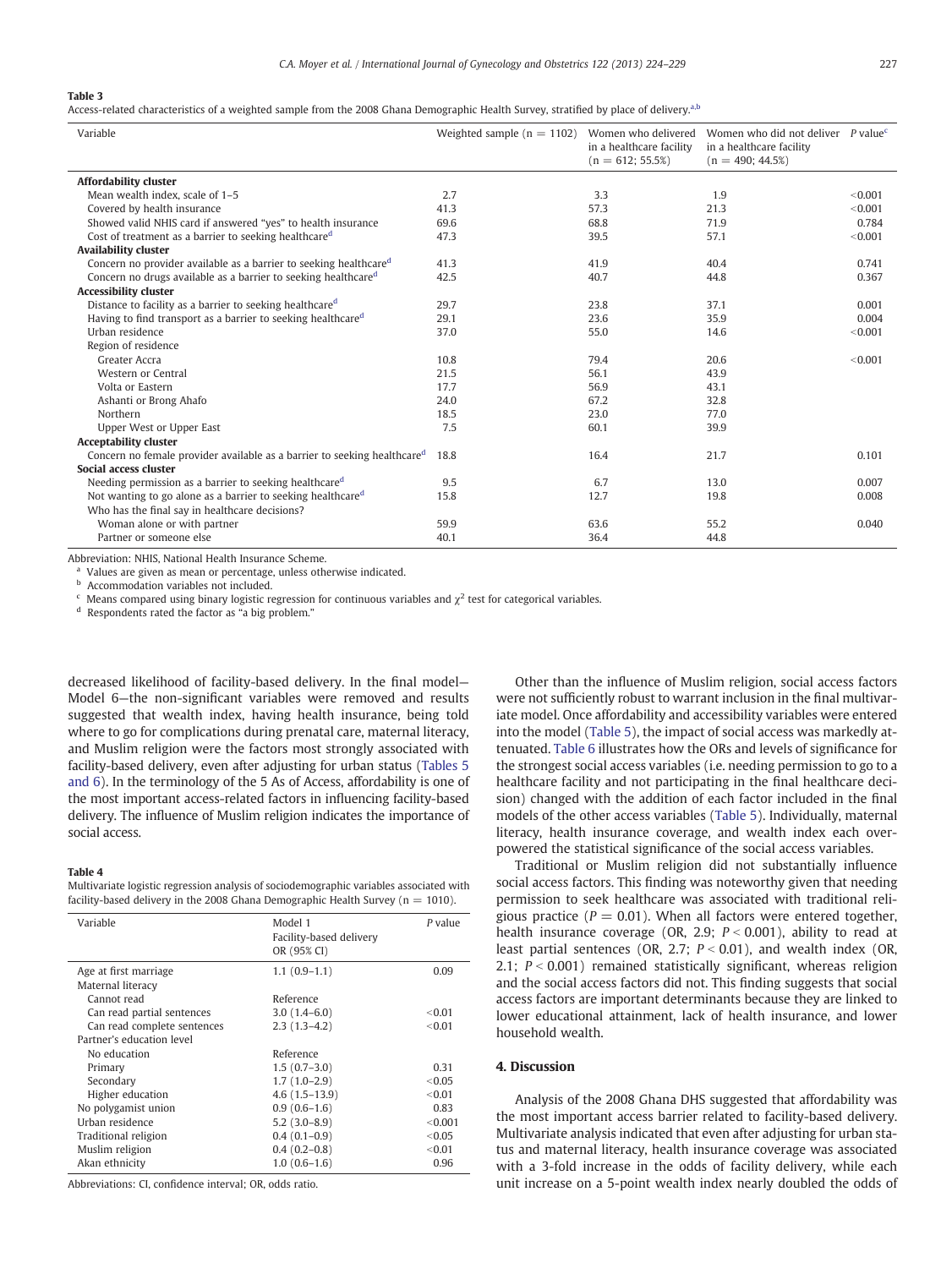# <span id="page-4-0"></span>Table 5

Multivariate logistic regression analysis of access-related variables associated with facility-based delivery in the 2008 Ghana Demographic Health Survey ( $n = 1010$ ).

| Variable                                                                                   | Model 2<br>OR (95% CI) | Model 3<br>OR (95% CI) | Model 4<br>OR (95% CI) | Model 5<br>OR (95% CI) | Model 6<br>OR (95% CI) |
|--------------------------------------------------------------------------------------------|------------------------|------------------------|------------------------|------------------------|------------------------|
| <b>Affordability</b>                                                                       |                        |                        |                        |                        |                        |
| Wealth index                                                                               | 2.3 $(2.0-2.7)^b$      |                        |                        |                        | 1.8 $(1.4-2.2)^b$      |
| Covered by health insurance                                                                | 2.7 $(1.8-4.2)^{b}$    |                        |                        |                        | 2.8 $(1.9-4.2)^{b}$    |
| Cost of treatment as a barrier                                                             | $0.7(0.4-1.0)$         |                        |                        |                        |                        |
| <b>Accessibility</b>                                                                       |                        |                        |                        |                        |                        |
| Distance as a barrier                                                                      |                        | $0.6(0.3-1.2)$         |                        |                        |                        |
| Finding transport                                                                          |                        | $1.0(0.5-2.2)$         |                        |                        |                        |
| Urban location                                                                             |                        | 6.3 $(3.8-10.6)^b$     |                        |                        | 1.9 $(1.0-3.6)^c$      |
| Region                                                                                     |                        |                        |                        |                        |                        |
| Accra                                                                                      |                        | Reference              |                        |                        |                        |
| Western or Central                                                                         |                        | $0.7(0.3-1.8)$         |                        |                        |                        |
| Volta or Eastern                                                                           |                        | $1.1(0.4-3.1)$         |                        |                        |                        |
| Ashanti or Brong Ahafo                                                                     |                        | $1.4(0.5-3.6)$         |                        |                        |                        |
| Northern                                                                                   |                        | $0.2(0.1-0.4)^{b}$     |                        |                        |                        |
| Upper West or Upper East                                                                   |                        | $1.5(0.5-4.2)$         |                        |                        |                        |
| <b>Prior utilization</b>                                                                   |                        |                        |                        |                        |                        |
| PNC visits with MD                                                                         |                        |                        | $1.4(0.8-2.6)$         |                        |                        |
| PNC visits with nurse or midwife                                                           |                        |                        | $1.6(0.9-2.8)$         |                        |                        |
| Told where to go for complications at PNC visit                                            |                        |                        | $0.4(0.3-0.7)^b$       |                        | $0.7(0.6-0.9)^{b}$     |
| Told about complications at PNC visit                                                      |                        |                        | $0.4(0.1-1.0)$         |                        |                        |
| Number of PNC visits                                                                       |                        |                        | $1.5(1.0-2.2)^c$       |                        |                        |
| <b>Social access</b>                                                                       |                        |                        |                        |                        |                        |
| Needing permission                                                                         |                        |                        |                        | $0.5(0.3-0.9)^c$       |                        |
| Not wanting to go alone                                                                    |                        |                        |                        | $0.7(0.4-1.0)$         |                        |
| Not having final say in healthcare decisions                                               |                        |                        |                        | $0.7(0.5-0.9)^c$       |                        |
| <b>Maternal literacy</b>                                                                   |                        |                        |                        |                        |                        |
| Cannot read                                                                                |                        |                        |                        |                        | Reference              |
| Can read partial sentences                                                                 |                        |                        |                        |                        | 2.7 $(1.3-5.7)^d$      |
| Can read complete sentences                                                                |                        |                        |                        |                        | $1.6(0.9-3.0)$         |
| Traditional religion <sup>a</sup>                                                          |                        |                        |                        |                        | $0.6(0.3-1.6)$         |
| Muslim religion                                                                            |                        |                        |                        |                        | $0.5(0.3-0.9)^c$       |
| shkroviational CL confidence internal OB odde ratios MD modical doctors DNC propostal care |                        |                        |                        |                        |                        |

Abbreviations: CI, confidence interval, OR, odds ratio; MD, medical doctor; PNC, prenatal care.

a Traditional religion refers to beliefs and practices reflective of indigenous peoples, typically including communication with ancestors and other spirits.

 $b$   $p < 0.001$ .

 $P < 0.05$ .

 $p < 0.01$ .

facility-based delivery. By contrast, availability, accessibility (with the exception of urban status), acceptability, and social access variables were not significant in the final multivariate models.

Social access variables, including needing permission to visit a healthcare facility and not being involved in the final decision regarding healthcare, were significantly associated with a lowered likelihood of facility-based delivery when examined individually. However, multivariate analysis suggested that these variables reflect maternal literacy, health insurance coverage, and possibly household wealth. In other words, social access factors may influence maternal literacy, health insurance, and household wealth. For example, women who require

permission to seek healthcare might also need permission to attend school, obtain health insurance, or get a job. As a consequence, they may have low literacy, be less likely to have health insurance, or less likely to have a steady income and accumulate family wealth. These social access factors could in turn influence facility-based delivery rates. Such a mediating relationship seems plausible given the findings of the present study.

Many African studies have shown that the poorest women in a community are the least likely to use delivery services [\[4,5,9,14](#page-5-0)–20]. Several reports have highlighted the direct relationship between health insurance coverage and facility-based delivery rates [\[2,16,21](#page-5-0)–

#### Table 6

Multivariate logistic regression analysis of social access-related variables associated with facility-based delivery in the 2008 Ghana Demographic Health Survey (n = 1010).

| Variable                                                           | Model 1<br>OR (95% CI)                 | Model 2<br>OR (95% CI)           | Model 3<br>OR (95% CI)           | Model 4 OR<br>(95% CI)           | Model 5 OR<br>$(95\% \text{ CI})$    | Model 6 OR<br>$(95\% \text{ CI})$ |
|--------------------------------------------------------------------|----------------------------------------|----------------------------------|----------------------------------|----------------------------------|--------------------------------------|-----------------------------------|
| Needing permission<br>Not having final say in healthcare decisions | $0.5(0.3-0.8)^{b}$<br>$0.7(0.5-1.0)^c$ | $0.6(0.3-1.0)$<br>$0.8(0.5-1.1)$ | $0.6(0.3-1.1)$<br>$0.7(0.5-1.0)$ | $0.7(0.4-1.4)$<br>$0.9(0.6-1.3)$ | $0.5(0.3-0.9)^c$<br>$0.7(0.5-0.9)^c$ | $1.0(0.5-1.8)$<br>$0.9(0.6-1.4)$  |
| <b>Maternal literacy</b>                                           |                                        |                                  |                                  |                                  |                                      |                                   |
| Cannot read                                                        |                                        | Reference                        |                                  |                                  |                                      |                                   |
| Can read partial sentences                                         |                                        | 4.4 $(2.3-8.3)^d$                |                                  |                                  |                                      | 2.7 $(1.3-5.5)^b$                 |
| Can read complete sentences                                        |                                        | 6.5 $(3.7-11.4)^d$               |                                  |                                  |                                      | $1.7(0.9-3.2)$                    |
| Covered by health insurance                                        |                                        |                                  | 4.7 $(3.1 - 7.0)^d$              |                                  |                                      | $2.9(1.9-4.3)^d$                  |
| Wealth index                                                       |                                        |                                  |                                  | $2.5(2.1-2.9)^d$                 |                                      | 2.1 $(1.8-2.5)^d$                 |
| Traditional religion <sup>a</sup>                                  |                                        |                                  |                                  |                                  | $0.1(0.1-0.4)^d$                     | $0.6(0.2-1.5)$                    |
| Muslim religion                                                    |                                        |                                  |                                  |                                  | $0.5(0.3-0.8)^{b}$                   | $0.6(0.4-1.0)$                    |

Abbreviations: CI, confidence interval, OR, odds ratio.

<sup>1</sup> Traditional religion refers to beliefs and practices reflective of indigenous peoples, typically including communication with ancestors and other spirits.

 $p < 0.01$ .

 $P < 0.05$ .

<sup>d</sup>  $P < 0.001$ .